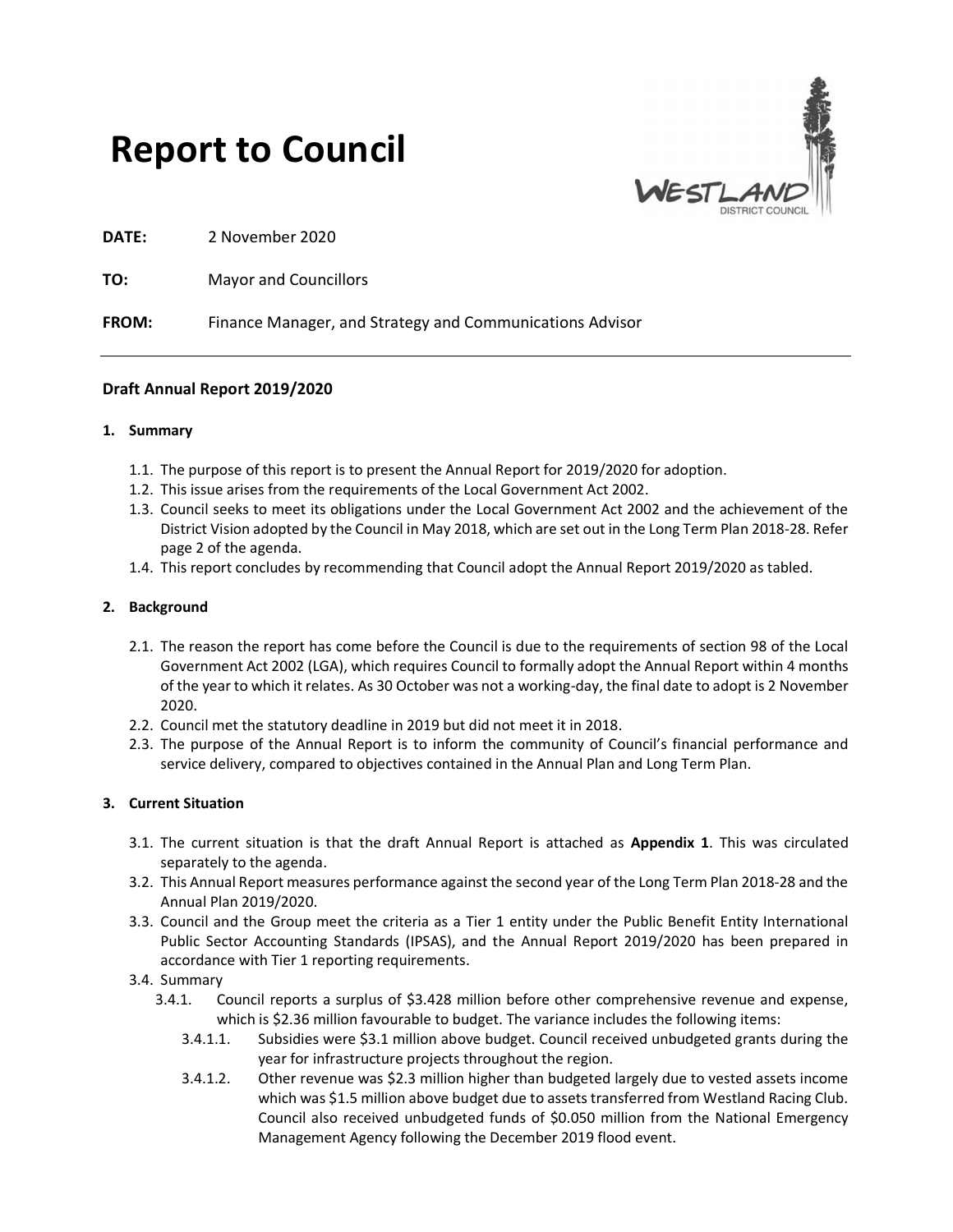- 3.4.1.3. Other expenses were also higher than planned by \$1.6m mainly due to roading repair and maintenance work and contractor's cost due to flood and storm events.
- 3.4.1.4. Depreciation and amortization cost was also higher than planned by \$0.8m due to 2019/2020 actual depreciation was calculated using 2018/2019 revalued asset values, which were not available when depreciation budgets were set up for the 2019/2020 Annual Plan.
- 3.4.1.5. These higher than planned expenses (\$2.4m) partially offset the favourable budget variance in revenue (\$4.7m) which resulted in a favourable budget variance of \$2.3 in surplus.
- 3.4.1.6. Cash and cash equivalents were higher than budget by \$2.6 million due to lower capital spending because of rescoping of projects and better asset knowledge.
- 3.4.1.7. Non-current liabilities are \$6.9 million lower than budget mainly due to lower than planned debt. Total debt for current and non-current liabilities is collectively \$4.7 million lower than budget. This is due to loan-funded capital expenditure being deferred or rescoped through the Annual Plan process to the following year.
- 3.4.1.8. The audit opinion is unqualified however there is a matter of emphasis to note COVID-19. This matter of emphasis is included for all New Zealand Councils this year.

# 4. Options

- 4.1. Option 1: Do not adopt the Annual Report 2019/2020.
- 4.2. Option 2: Adopt the final Annual Report 2019/2020 as provided in Appendix 2.
- 4.3. Option 3: Defer adoption until Council has taken time to consider the Audit Opinion and further review the report.
- 4.4. Option 4: Adopt the Annual Report 2019/2020 subject to editorial changes recommended by Council.

# 5. Risk Analysis

- 5.1. Risk has been considered and the following risks have been identified:
	- 5.1.1. Financial mismanagement through a lack of awareness of the Council's financial position.
	- 5.1.2. Poor activity performance through lack of oversight of how activity groups are tracking to their KPIs.
	- 5.1.3. Non-compliance with statutory requirements if the Annual Report 2019/2020 is not adopted on time.
	- 5.1.4. Poor public perception if Council is not seen to be transparent about financial performance and service delivery.

## 6. Health and Safety

6.1. Health and Safety has been considered and no items have been identified.

## 7. Significance and Engagement

- 7.1. The level of significance has been assessed as being low against the Significance and Engagement Policy. The Annual Report is an administrative document.
- 7.2. No public consultation is considered necessary. The Annual Report is intended to inform the community.

## 8. Assessment of Options (including Financial Considerations)

- 8.1. Option 1: This is not an option. Adoption of an Annual Report is a statutory requirement.
- 8.2. There are no financial implications to this option.
- 8.3. Option 2: Adopt the final Annual Report 2019/2020. Council will meet the statutory deadline for adoption.
- 8.4. There are no financial implications to this option.
- 8.5. Option 3: Defer adoption until Council has taken time to consider the Audit Opinion and further review the report.